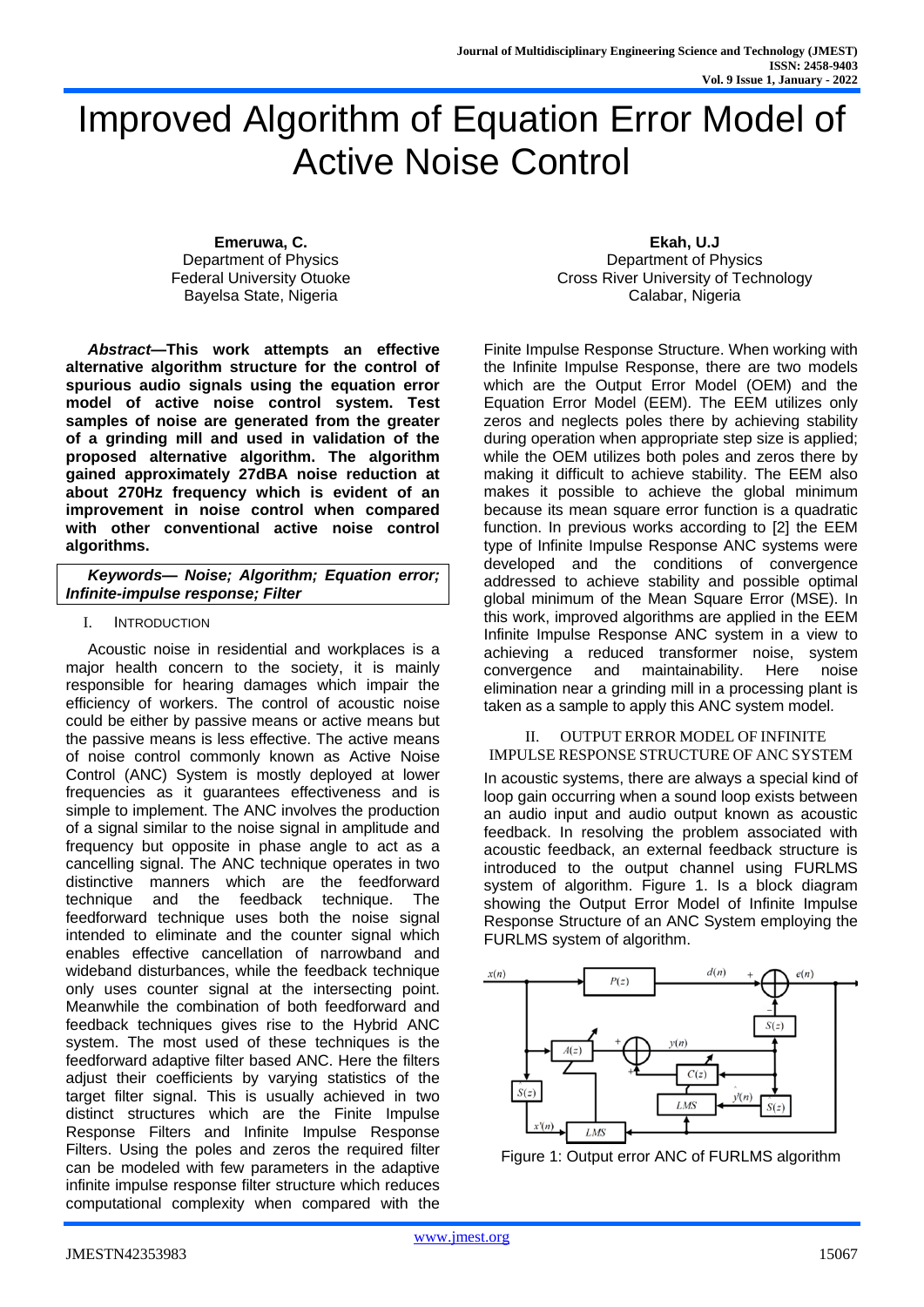Where  $P(z)$  and  $S(z)$  are the primary and secondary channels respectively

The error signal is expressed as:

$$
e(n) = d(n) - s(n) * y(n)
$$
\n(1)

Where:  $s(n)$  is the impulse response of  $S(z)$ 

 $d(n)$  is the primary noise signal

\* is the convolution operator

$$
y(n) \text{ is expressed in an expanded form as} y(n) = \sum_{i=0}^{N_a - 1} a_i(n)x(n - i) + \sum_{j=0}^{N_c - 1} c_j(n)y(n - j)
$$
 (2)

Where:  $a_i(n)$  ( $i = 0, 1, ..., N_{a-1}$ )  $c_j(n)(j = 0, 1, \dots \dots N_{c-1})$ 

 $N_a$  and  $N_c$  are the lengths of the filter In accordance with the Output Error Model algorithm, the process of updating the weight can be expressed as:

$$
a(n + 1) = a(n) + \mu x'(n)e(n)
$$

$$
c(n+1) = c(n) + \mu \hat{y}^{\dagger}(n-1)e(n)
$$

(4) Here  $\hat{y'}(n) = \hat{s}(n) * y(n-1)x'(n) = \hat{s}(n) *$  $x(n), a(n) = [a_o(n)a_1(n) \dots a_{N_{a-1}}]^T$  $x(n) = [x(n)x(n - 1) ... x(n - N_a + 1]^T$  $c(n) = [c_1(n)c_2(n) .... c_{N_c}(n)]$  $\hat{s}(n)$  = Secondary path impulse response  $\hat{S}(z)$  $\mu$  = Step size

In ideal condition, the error signal  $e(n)$  is minimized by adjusting  $A(z)$  and  $C(z)$  to satisfy the equation  $A(z)$  $\frac{A(z)}{1-C(z)} = \frac{P(z)}{S(z)}$  $\frac{F(z)}{S(z)}$ 

#### III. EQUATION ERROR MODEL OF INFINITE IMPULSE RESPONSE STRUCTURE OF ANC SYSTEM

In the equation error model of infinite impulse response structure of ANC system, the most prevailing problem is that of pole basically caused by the secondary path impulse response  $S(z)$ . This problem is eliminated by synthesizing the estimated desired signal  $d(n)$  through digital processing. Figure 2 shows the impulse response  $s(n)$  of the secondary path.



Figure 2: Equation error adaptive IIR-Filter  $s(n) = [s_0 s_1 \dots s_{L-1}]$ 

6

7

The output signal  $y(n)$  is expressed as:  $y(n) = a^T(n)x(n) + c^T(n)d(n-1)$ 

Here  $d(n - 1)$  is expressed as  $d(n-1) = [d(n-1)d(n-2) \dots d(n-N_c)]^T$ 

For the equation error model of infinite impulse response structure of an ANC system, the adaptations  $a(n + 1)$  and  $c(n + 1)$  are derived as follows:  $a(n + 1) = a(n) + \mu e(n)[\hat{s}(n) * x(n)]$ 

$$
c(n+1) = c(n) + \mu e(n)\hat{d}'(n)
$$

In practice,  $\hat{d}(n)$  is synthesized as  $\hat{d}'(n) = e(n) + y(n) * \hat{s}(n)$ 

11 By this synthesis, the output signal equation is

8

9

10

$$
y(n) = a^T(n)x(n) + c^T(n)\hat{d}(n)
$$

12 The challenges encountered in the equation error model of infinite impulse response structure of the ANC system are:

- a. Slow convergence speed
- b. Instability

rewritten as:

(3)

c. Poor noise reduction

However the challenge of instability is prevented by using non-recursive terms. Figure 3

#### IV. ALGORITHM OF EQUATION ERROR INFINITE IMPULSE RESPONSE FILTER OF AN ANC SYSTEM

Of the three known challenges encountered in the equation error infinite response filter, on one (instability) can be resolved via physical means. For the remaining two (low convergence speed and poor noise reduction), they can only be minimized by improving the equation algorithm. Here a proposed algorithm is presented where three adaptive filters [  $A(z)$ ,  $B(z)$  and  $C(z)$  are used instead of the usual two filters  $[A(z)$  and  $C(z)$  ]. Figure 3 shows the proposed positioning of the three adaptive filters in an equation error model of an ANC system.



Figure 3: Improved adaptive IIR-Filter Here the squared error signal is given as:  $\varepsilon'_{EE} = e^2(n)$ 

13

While the gradient of error surface is given as:  $\nabla \varepsilon'_{EE} = -2e(n)[s(n) * u(n)]$ 

14

Here  $s(n)$  and  $u(n)$  are the secondary path impulse response and adaptive filter input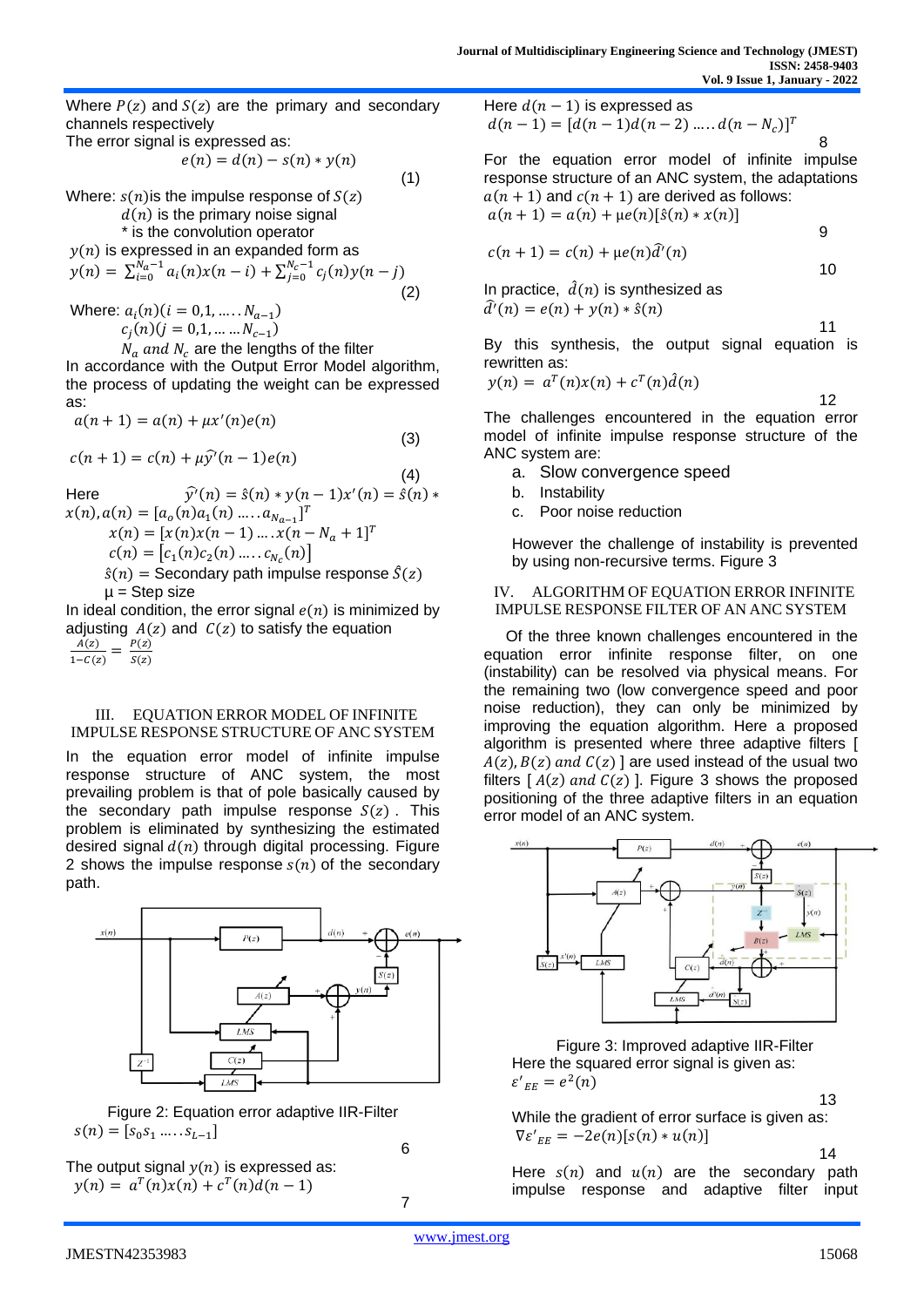respectively. When the estimated secondary path  $S(z)$  is factored in, the equation for the gradient of error surface will become

$$
\nabla \varepsilon'_{EE} = -2e(n)[\hat{s}(n) * u(n)]
$$

For this proposed improved equation error infinite impulse response filter algorithm, the adaptations are derived as:

$$
a(n + 1) = a(n) + \mu e(n)[\hat{s}(n) * x(n)]
$$
  
\n
$$
b(n + 1) = b(n) + \mu e(n)[y(n) * \hat{s}(n)]
$$
 17

$$
c(n+1) = c(n) + \mu e(n)\hat{d}'(n)
$$

18 With these, the output signal  $y(n)$  is rewritten as:  $y(n) = a^{T}(n)x(n) + c^{T}(n)[e(n) + b^{T}(n)\hat{y}(n)]$ 

$$
\frac{A(z)}{1 - C(z)B(z)} = P(z)
$$

20 From equation 19, the accuracy of the synthesized signal is improved and also instability is avoided since the system is non-recursive.

#### V. CONSTRAINT OF STEP SIZE

In resolving the issues associated with step size, we take a white noise signal having 0 mean value and 1 as its variance to represent the reference signal  $x(n)$ . Here the limits of the step size  $\mu A$  of  $A(z)$ ,  $\mu B$  of  $B(z)$ and  $\mu$ C of C(z) are set in line with equation 20 as follows:

$$
0 < \mu A < \frac{3}{(N_a + 3\nabla_{eq})P_{x'}}
$$

$$
0 < \mu B < \frac{3}{(N_b + 3\nabla_{eq})P_{\hat{y}}}
$$

$$
0 < \mu \mathcal{C} < \frac{3}{(N_c + 3\nabla_{eq})P_{\widehat{d'}}}
$$
\n23

Where  $P_{x'}$  denotes the power of  $x'(n)$ 

 $P_{\hat{v}}$  denotes the power of  $\hat{y}(n)$ 

 $P_{\widehat{d'}}$  denotes the power of  $\widehat{d'}(n)$ 

 $\nabla_{eq}$  is the equivalent delay of the secondary path in equation 20

$$
\nabla_{eq} = \frac{\sum_{l=0}^{L-1} l_s^2}{\sum_{l=0}^{L-1} s_l^2}
$$

The signal powers  $P_{x'}, P_{\hat{y}}$  and  $P_{\widehat{d'}}$  in equations 21, 22 and 23 are set to unity (1) while the maximum total step size  $\mu$  is set as the minimum of  $\mu A$ ,  $\mu B$  and  $\mu C$ . Thus only the secondary path delay  $\nabla_{ea}$  affects the filter length and total step size.

#### VI. SOLUTIONS OF THE GLOBAL MINIMUM

To obtain the Global Minimum based on the improved algorithm of Equation Error model of the ANC, the mean square function is expressed as:

 $\zeta'_{EE}(n) =$ 

 $E[d^2(n)] + a^T(n)R_{x'x'}a(n) + b^T(n)R_{\hat{y}\hat{y}}b(n) +$  $c^{T}(n)R_{\widehat{d'}\widehat{d'}}c(n) + 2[a^{T}(n)R_{x'\widehat{d'}}c(n) + a^{T}(n)R_{x'\widehat{y}}b(n) +$  $b^{T}(n)R_{\hat{y}\hat{d}}c(n) - a^{T}(n)P_{dx'} - b^{T}(n)P_{d\hat{y}} - c^{T}(n)P_{d\hat{d}}$ 25

Here 
$$
R_{x'x'} = E[x'(n)x'^T(n)]
$$

$$
R_{\hat{y}\hat{y}} = E[\hat{y}(n)\hat{y}(n)]
$$

$$
R_{\hat{d}}\hat{a'} = E[x'(n)x'^T(n)]
$$

$$
R_{x'\hat{d}'} = E[x'(n)\hat{d}'T(n)]
$$

$$
P_{ax'} = E[d(n)x'(n)]
$$

$$
P_{a\hat{d}'} = E[d(n)\hat{d}'(n)]
$$

From equation 25, it is seen that there is a global minimum for improved algorithm of Equation Error model of an ANC system by calculating the function gradient of equation 25, thus we have

$$
\frac{\partial \xi'_{EE}}{\partial a(n)} = \left[\frac{\partial \xi'_{EE}(n)}{\partial a_0(n)} \frac{\partial \xi'_{EE}(n)}{\partial a_1(n)} \dots \frac{\partial \xi'_{EE}(n)}{\partial a_{Na-1}(n)}\right]^T = 2R_{x'x'}a(n) + 2R_{x'\overline{a}'}c(n) + R_{x'\overline{y}}b(n) - 2p_{dx'}
$$
\n
$$
\frac{\partial \xi'_{EE}(n)}{\partial b(n)} = \left[\frac{\partial \xi'_{EE}(n)}{\partial b_0(n)} \frac{\partial \xi'_{EE}(n)}{\partial b_1(n)} \dots \frac{\partial \xi'_{EE}(n)}{\partial b_{Na-1}(n)}\right]^T = 2R_{\hat{y}\hat{y}}b(n) + 2R_{x'\hat{y}}a(n) + 2R_{\hat{y}\overline{a}'}c(n) - 2p_{d\hat{y}}
$$
\n
$$
\frac{27}{\partial a(n)} = \left[\frac{\partial \xi'_{EE}(n)}{\partial c_0(n)} \frac{\partial \xi'_{EE}(n)}{\partial c_1(n)} \dots \frac{\partial \xi'_{EE}(n)}{\partial c_{Na-1}(n)}\right]^T = 2R_{\overline{a'}\overline{a}'}c(n) + 2R_{x'\overline{a}'}a^T(n) + 2b^T(n)R_{\hat{y}\overline{a}'} - 2p_{d\overline{a'}}
$$
\n
$$
\frac{28}{\overline{a'}}
$$

From equations 26, 27 and 28 the prime weight vectors  $a^0{}_{EE}(n)$ ,  $b^0{}_{EE}(n)$  and  $c^0{}_{EE}(n)$  is derived by assuming that the gradient functions are numerically equal to zero.

# VII. EXPERIMENTATION

The noise generated by the greater of a grinding mill which is characterized by a strong periodicity and high input level is taken to be  $x(n)$ . The audio signals are collected by the use of two sensors and transmitted to the MATLAB software on a computer system via a double channel audio signal analyzer. The Matlab software function is to process the algorithm verification. The primary path is measured to be 1.5m which is the distance of separation between the first sensor and the computer system; while the secondary path is measured to be 7.1m which is the distance of separation between the second sensor and the computer system. From the computer measurement system, the time-frequency graph of the noise signal is acquired as shown in figure 4. From the graph, it is seen that the sound pressure level is higher at the low frequency range than at high frequency range.

The secondary path of the system is set at a delay of 24 samples with 64 filter length to create similar conditions used in [3] so as to effectively compare the improved algorithm with the existing algorithms.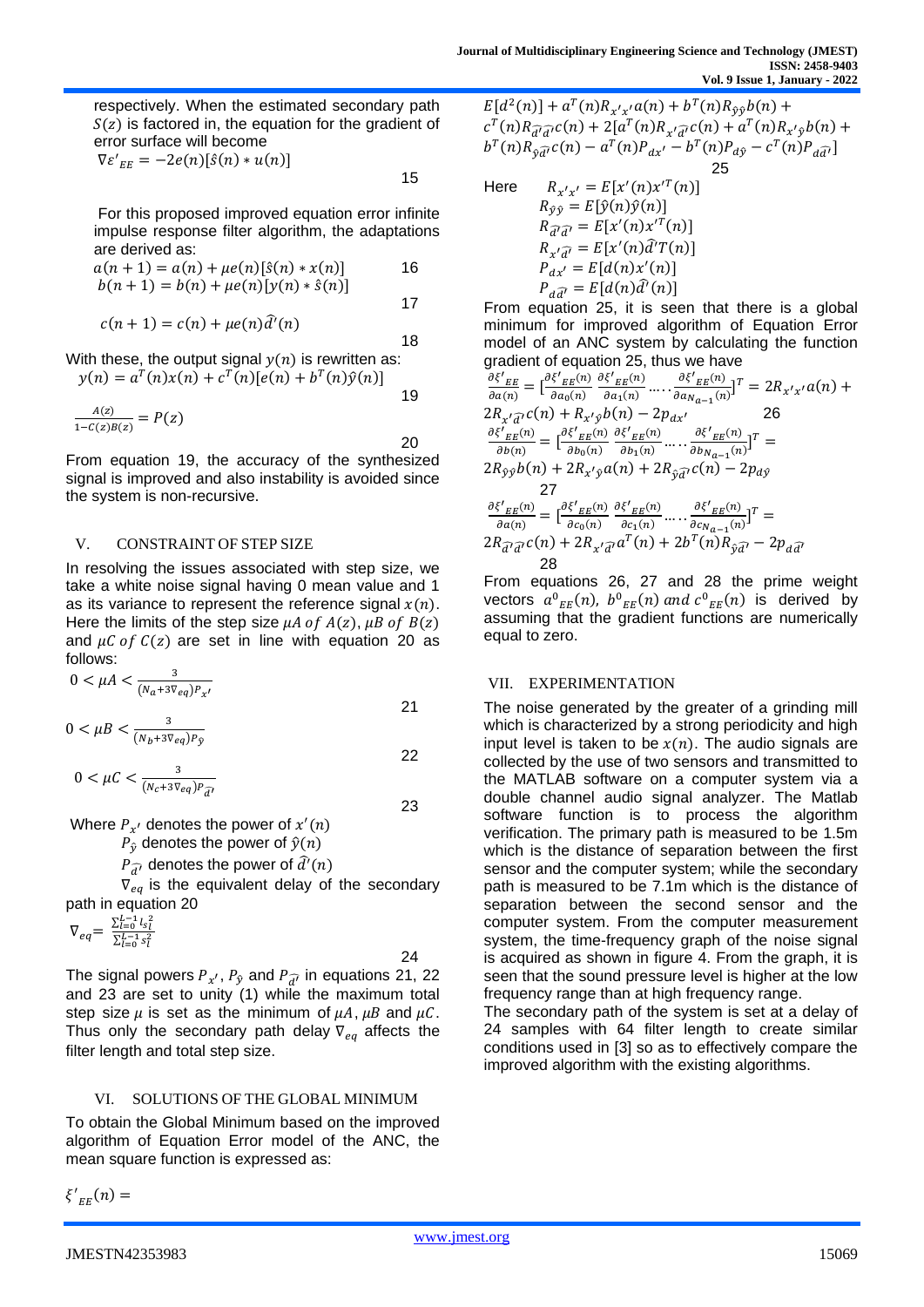

### VIII. RESULTS

Using equations 16,17 and 18, the learning process of the weight coefficients are calculated as seen in figures 5,6 and 7. The adaptations are also calculated to be

> $a_0^0(n) = 0.69$  $b_0^0(n) = 0.58$  $c_0^0(n) = 1.20$

On the other hand, according to equations 21,22 and 23, the limits of the step size are calculated to be

> $\mu_A < 0.14$  $\mu_B < 0.35$  $\mu_{C} < 0.22$



Figure 5: Convergence of weight coefficient  $a_0^0(n)$ 







Figure 7: Convergence of weight coefficient $c_0^0(n)$ 



Figure 8: Improved Algorithm of ANC in different step factors

Using different step sizes, the learning curve is generated from the equation

$$
\partial(n) = \gamma \partial(n-1) + (1-\gamma)e^{2}(n)
$$
  
29

Here,  $y = 0.96$  is constant known as the forgetting factor. The improved algorithm of Equation Error model of the ANC system is found to converge at step sizes $< 0.4 \mu_{max}$ .

The measurement noise is compared with the performance of other existing algorithms and the improved algorithm. Figure 9 below shows the average sound pressure level of the noise in the different algorithms with step sizes 0.017, 0.014, 0.0015 and 0.0006 respectively. Although all the existing algorithms compared in this work is found to effectively converge and achieve a level of noise reduction, the improved algorithm of Equation Error model of the ANC shows a better convergence speed for the noise of a grating mill as seen from figure 10. A close look at figure 9 shows that the improved algorithm of Equation Error model of the ANC can reduce the noise of a grating mill up to 27dBA at frequencies below 2.7 KHz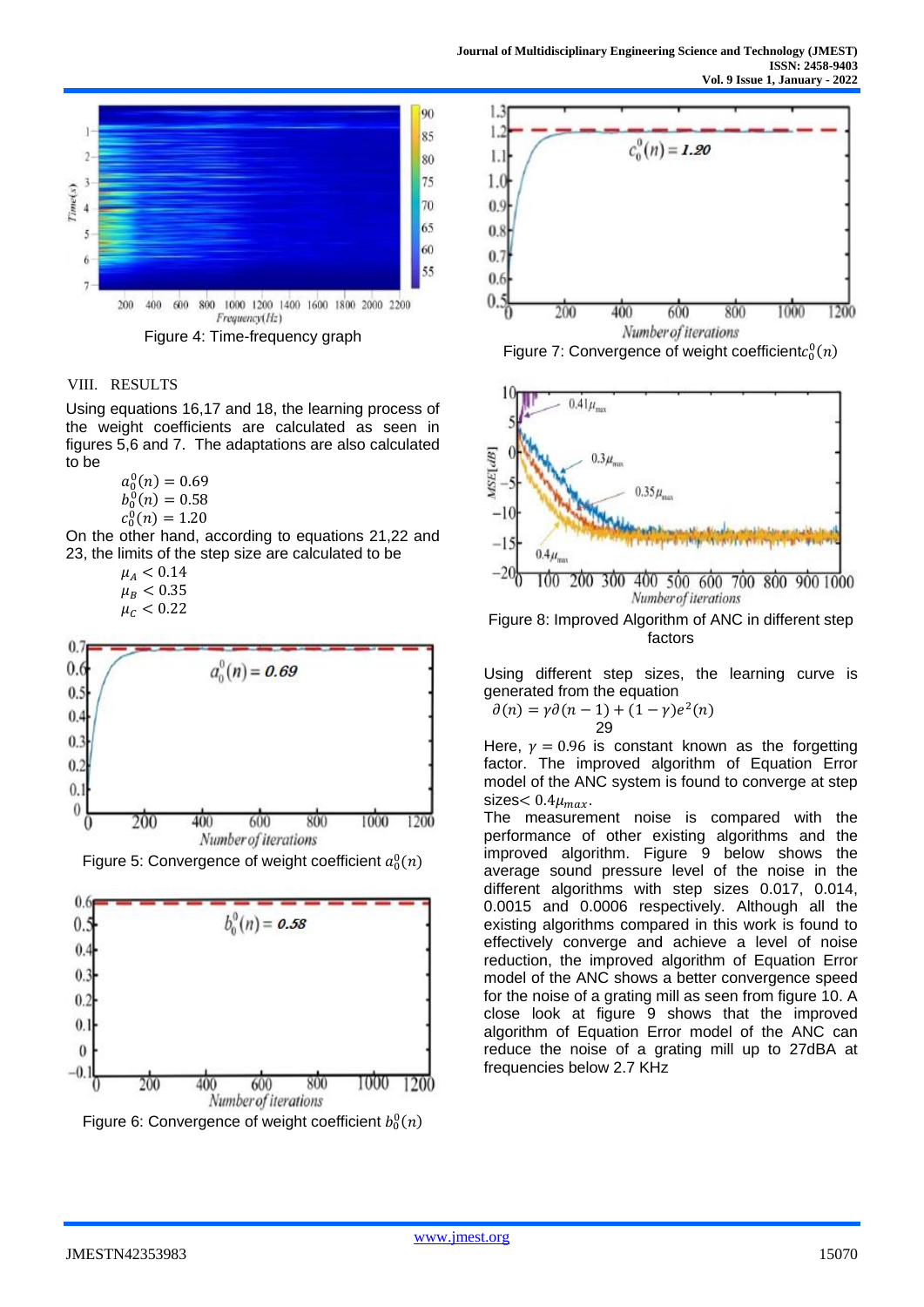

Figure 9: Average sound pressure level of noise



# IX. CONCLUSION

This study presents an adaptive IIR filter based on an enhanced EE model that uses an offline secondary path modeling method to improve convergence speed and noise reduction. In order to replicate the system's performance, the greater noise is used as input noise data. It has a good noise reduction impact between 0 and 2.7 kHz, according to the data. However, the system's computing complexity will increase. The model suggested in this study is ideal for processing low-frequency noise signals, which are common in industrial equipment such as engines, graters, and compressors that generate strong noise signals.

#### **REFERENCES**

[1] M. Bouvet and S.C. Schwartz, "Comparison of adaptive and robust receivers for signal detection in ambient underwater noise," IEEE Trans. Acoust. Speech Signal Process. 1989, 37, 621–626.

[2] A. Carini, V.J. Mathews and G.L. Sicuranza, "Sufficient stability bounds for slowly varying directform recursive linear filters and their applications in adaptive iir filters," IEEE Trans. Signal Process. 1999, 47, 2561–2567.

[3] T. Dieokuma and C. Emeruwa, "Improvement of power systems protection using application of artificial neural network. a case of rukpokwu 33Kv Port-Harcourt distribution network," American Journal of Engineering Research. Volume 10, issue 6, 147- 158.

[4] S. Elliott, and P. Nelson, "The active control of sound," Electron. Commun. Eng. J. 1990, 2, 127–136.

[5] C. Emeruwa, "Simplification of Geng model of hybrid photovoltaic thermal system for power generation and heat conservation using phase changing materials," Journal of Energy Technology and Environment 3(2), 2021. 63-70.

E. Ettah, P. Ushie, U. Ekah, and B. Eze, "The spatiotemporal distribution of noise island within the campus of cross river university of technology, calabar, Nigeria," Journal of scientific and engineering research, 2021, 8(6):1-7

[6] D.Z. Feng and W.X. Zheng, "Fast rls-type algorithm for unbiased equation-error adaptive iir filtering based on approximate inverse power iteration," IEEE Trans. Signal Process. 2005, 53, 4169–4185.

[7] X. Guo, J. Jiang, J. Chen, S. Du, and L. Tan, "Bibo-stable implementation of adaptive function expansion bilinear filter for nonlinear active noise control," Appl. Acoust. 2020, 168, 107407.

[8] C.Y. Ho, K.K. Shyu, C.Y. Chang, and S.M. Kuo, "Development of equation-error adaptive iir-filterbased active noise control system," Appl. Acoust. 2020, 163, 107226.

[9] I.S. Kim, H.S. Na, K.J. Kim, and Y. Park, "Constraint filtered-x and filtered-u least-mean-square algorithms for the active control of noise in ducts," J. Acoust. Soc. Am. 1994, 95, 3379–3389.

[10] B. Lam, C. Shi, D. Shi, and W.S. Gan, "Active control of sound through full-sized open windows," Build. Environ. 2018, 141, 16–27.

[11] B.B. Mandelbrot, "The variation of certain speculative prices. In Fractals and Scaling in Finance," Springer: Berlin, Germany, 1997; pp. 371– 418.

[12] T. Murao, C. Shi, W.S. Gan, and M. Nishimura, "Mixed-error approach for multi-channel active noise control of open windows," Appl. Acoust. 2017, 127, 305–315.

[13] S.L. Netto, P.S. Diniz, and P. Agathoklis, "Adaptive iir filtering algorithms for system identification: A general framework," IEEE Trans. Educ. 1995, 38, 54–66.